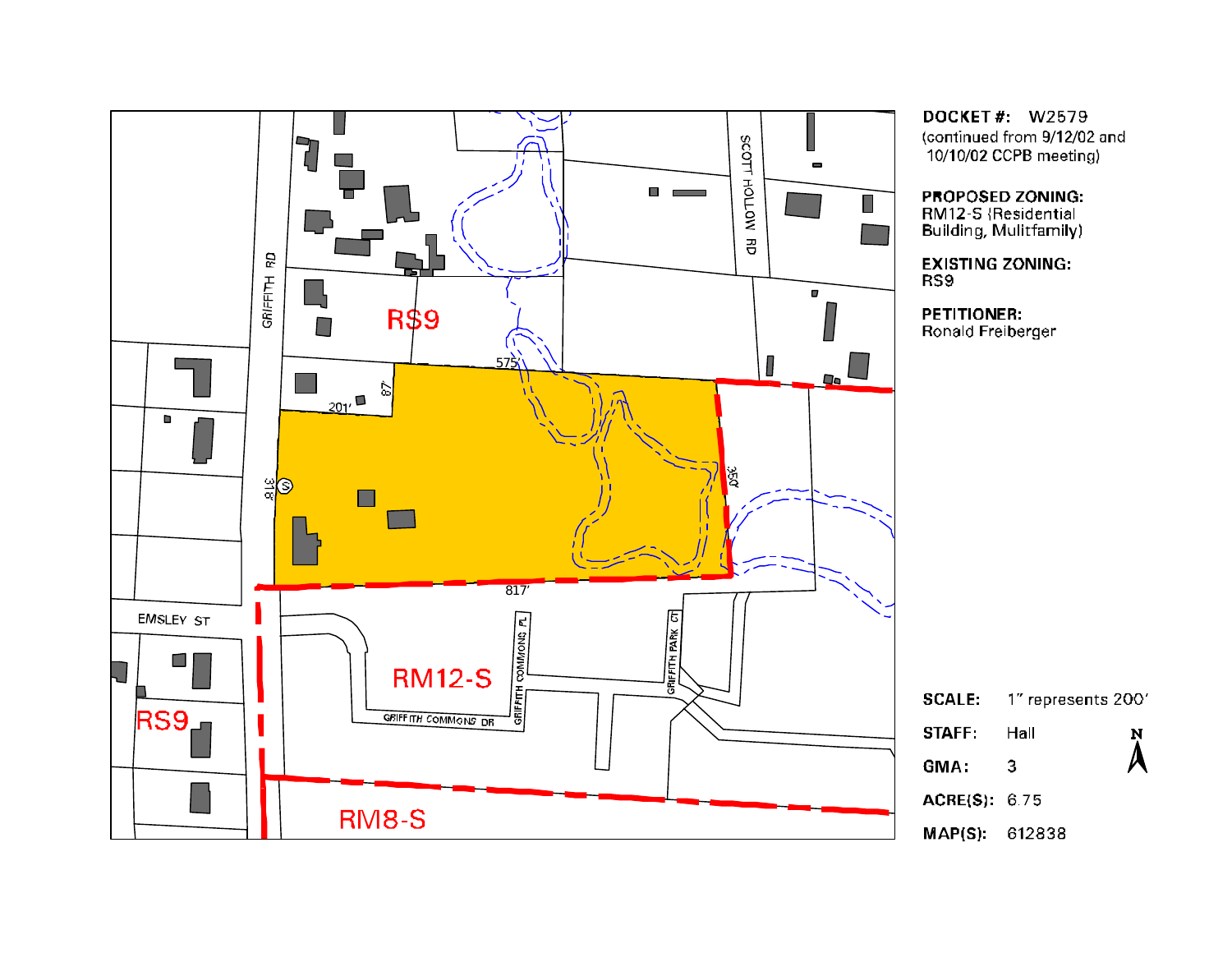November 20, 2002

Ronald E. Freiberger 5085 Flyntdale Road Winston-Salem, NC 27106

RE: ZONING MAP AMENDMENT W-2579

Dear Mr. Freiberger:

The attached report of the Planning Board to the Board of Aldermen is sent to you at the request of the Aldermen. You will be notified by the City Secretary's Office of the date on which the Aldermen will hear this petition.

Sincerely,

A. Paul Norby, AICP Director of Planning

pc: City Secretary's Office, P.O. Box 2511, Winston-Salem, NC 27102 Lucious B. Oliver, 4265 Brownsboro Road, Suite 102, P. O. Box 4093, Winston-Salem, NC 27115 Barnes Daniels, 2728 Winslow Lane, Winston-Salem, NC 27103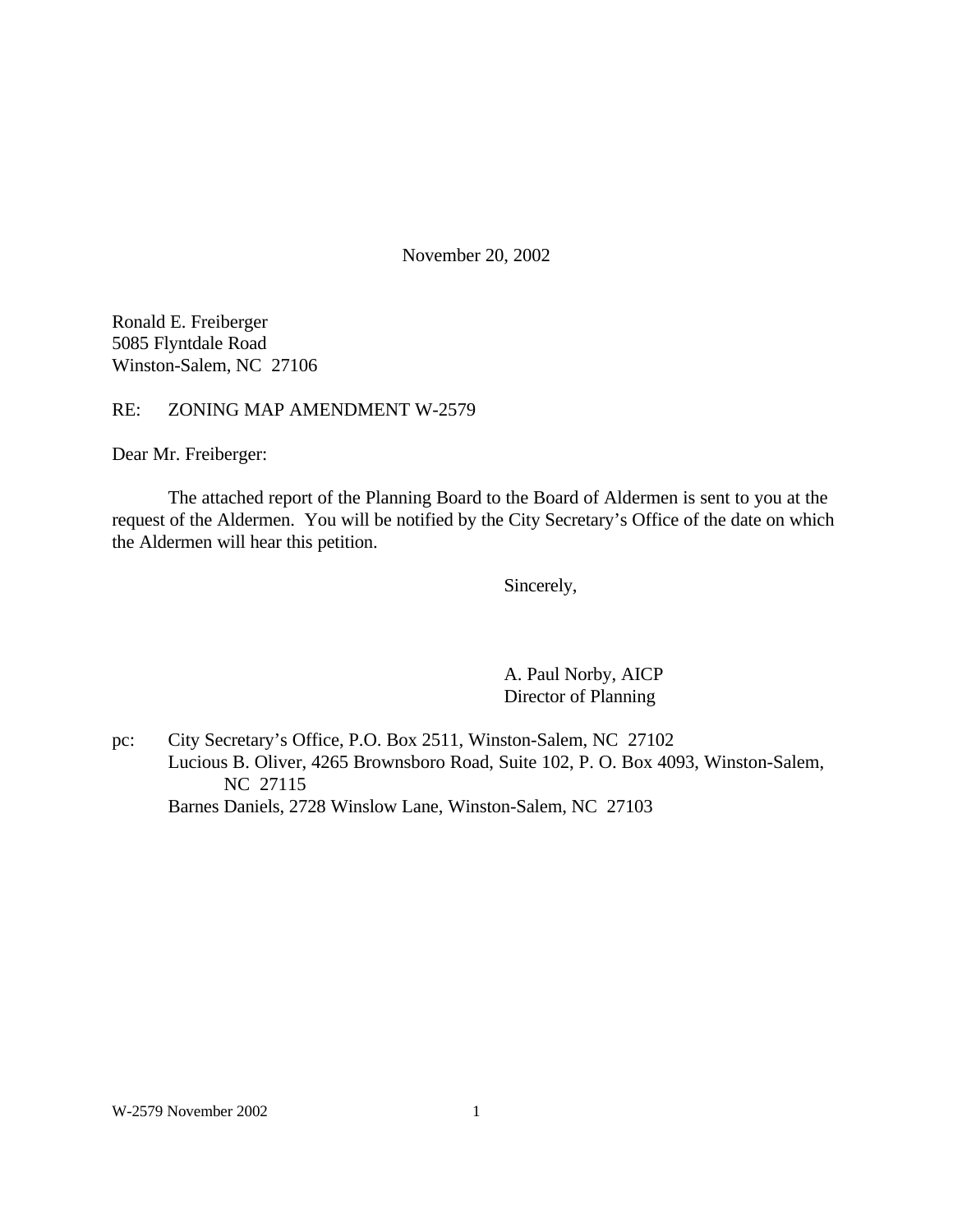# **ACTION REQUEST FORM**

**DATE:** November 20, 2002 **TO**: The Honorable Mayor and Board of Aldermen **FROM**: A. Paul Norby, AICP, Director of Planning

# **BOARD ACTION REQUEST**:

Request for Public Hearing on zoning map amendment of Ronald E. Freiberger

**SUMMARY OF INFORMATION**:

Zoning map amendment of Ronald E. Freiberger from RS-9 to RM-12-S (Residential Building, Multifamily): property is located on the east side of Griffith Road north of Emsley Street. (Zoning Docket W-2579).

# **PLANNING BOARD ACTION**:

**MOTION ON PETITION**: APPROVAL **FOR**: AVANT, BOST, CLARK, DOYLE, FOLAN, KING **AGAINST**: GLENN, POWELL **SITE PLAN ACTION**: CONFORMS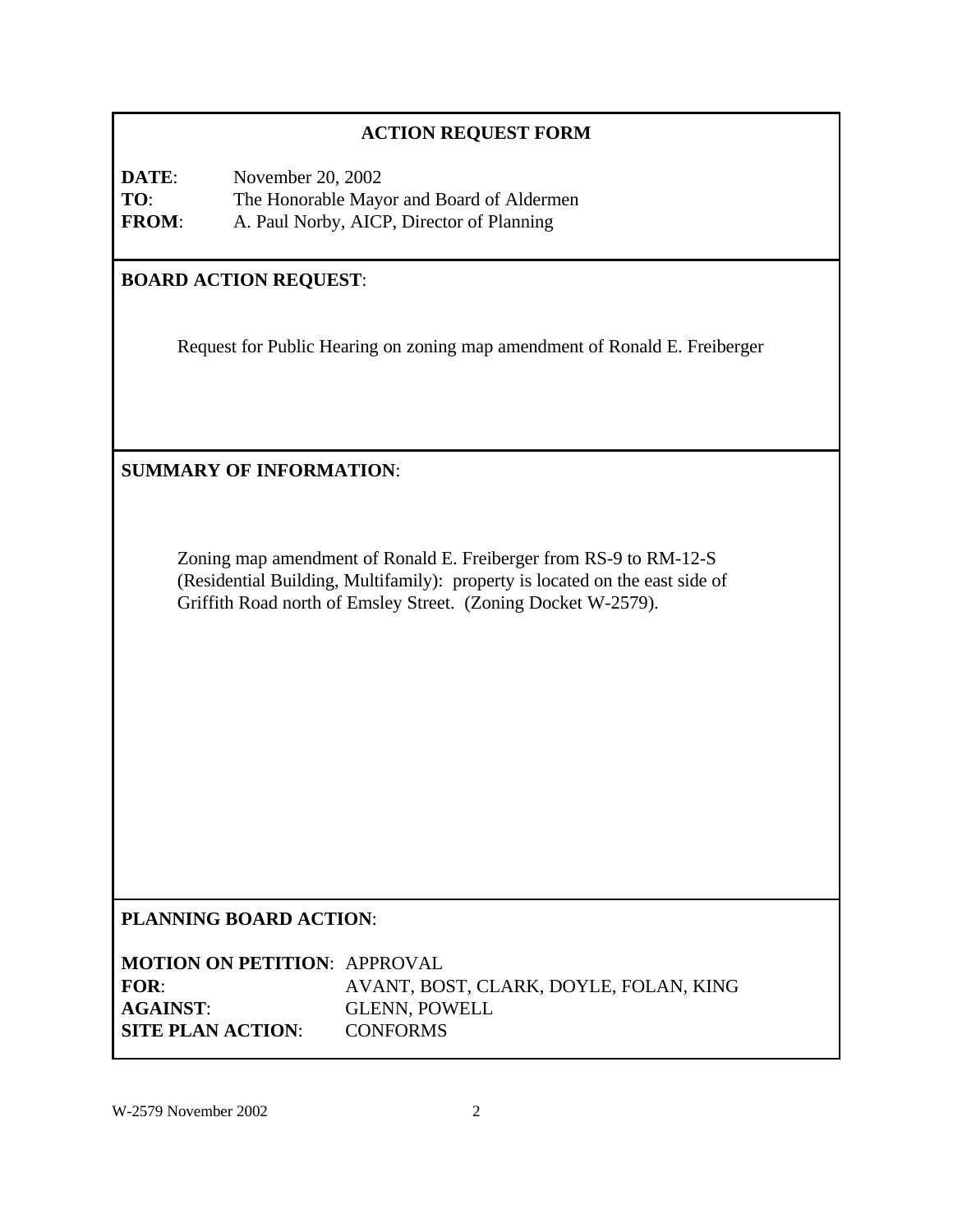#### CITY ORDINANCE - SPECIAL USE

Zoning Petition of Ronald E. Freiberger, Docket W-2579

AN ORDINANCE AMENDING THE WINSTON-SALEM CITY ZONING ORDINANCE AND THE OFFICIAL ZONING MAP OF THE CITY OF WINSTON-SALEM, N.C.

\_\_\_\_\_\_\_\_\_\_\_\_\_\_\_\_\_\_\_\_\_\_\_\_\_\_\_\_\_\_\_\_\_

BE IT ORDAINED by the Board of Aldermen of the City of Winston-Salem as follows: Section 1. The Winston-Salem City Zoning Ordinance and the Official Zoning Map of the

City of Winston-Salem, N.C. are hereby amended by changing from RS-9 to RM-12-S

(Residential Building, Multifamily) the zoning classification of the following described property:

Tax Block 3934, Tax Lot 009C

Section 2. This Ordinance is adopted after approval of the site plan entitled Griffith

Gardens and identified as Attachment "A" of the Special Use District Permit issued by the Board

of Aldermen the \_\_\_\_\_\_\_ day of \_\_\_\_\_\_\_\_\_\_\_\_\_\_\_\_\_\_, to Ronald E. Freiberger.

Section 3. The Board of Aldermen hereby directs the issuance of a Special Use District

Permit pursuant to the Zoning Ordinance of the *Unified Development Ordinances* for a

development to be known as Griffith Gardens. Said Special Use District Permit and site plan with

associated documents are attached hereto and incorporated herein.

Section 4. This Ordinance shall be effective from and after its adoption.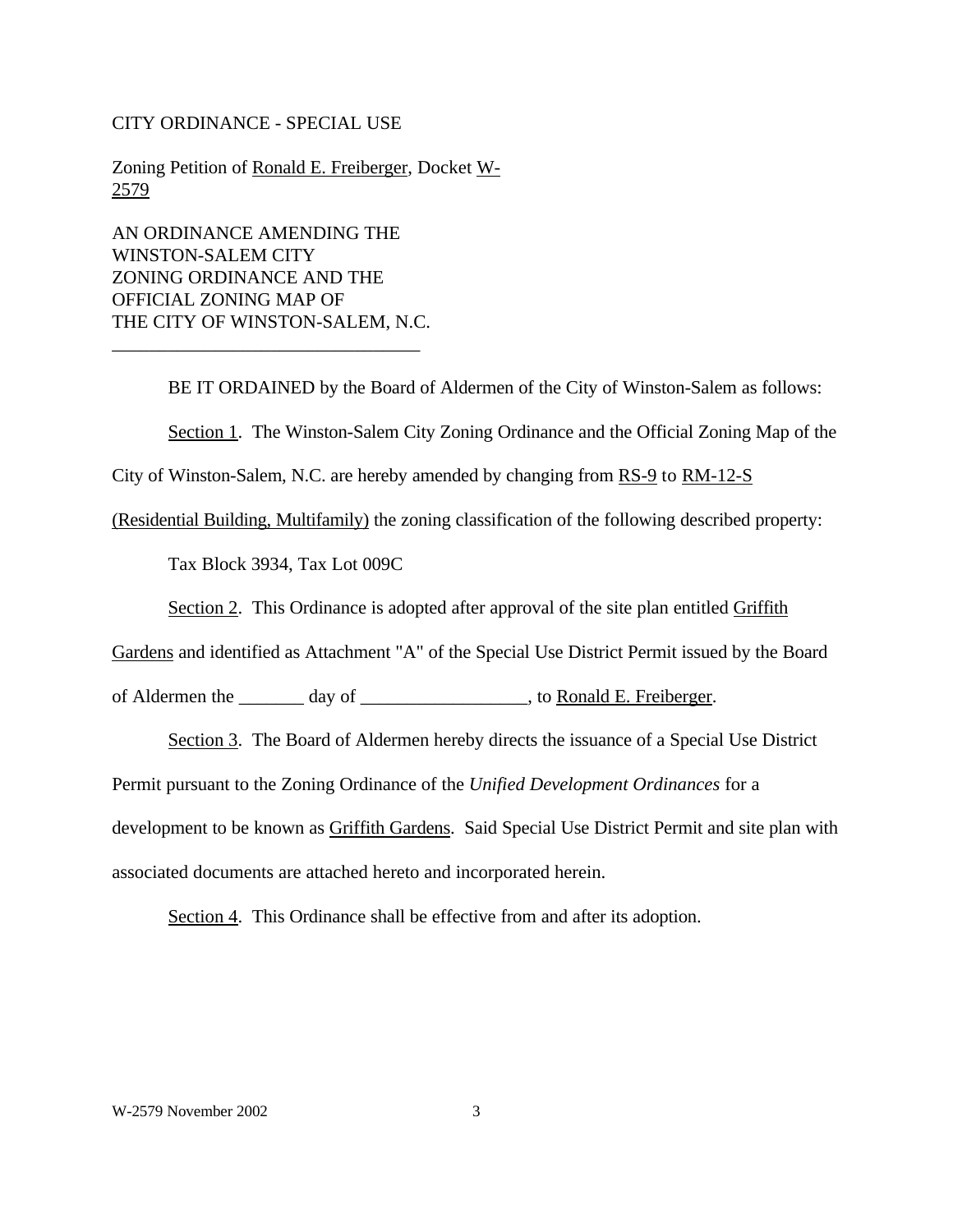#### CITY - SPECIAL USE DISTRICT PERMIT

#### SPECIAL USE DISTRICT PERMIT

Issued by the Board of Aldermen

of the City of Winston-Salem

The Board of Aldermen of the City of Winston-Salem issues a Special Use District Permit

for the site shown on the site plan map included in this zoning petition of Ronald E. Freiberger,

(Zoning Docket W-2579). The site shall be developed in accordance with the plan approved by

the Board and bearing the inscription: "Attachment A, Special Use District Permit for RM-12-S

(Residential Building, Multifamily), approved by the Winston-Salem Board of Aldermen the

\_\_\_\_\_\_ day of \_\_\_\_\_\_\_\_\_\_\_\_\_\_\_\_\_\_\_\_\_, 20\_\_\_\_" and signed, provided the property is

developed in accordance with requirements of the RM-12-S zoning district of the Zoning

Ordinance of the *Unified Development Ordinances*, the Erosion Control Ordinance, and other

applicable laws, and the following additional conditions be met:

### PRIOR TO THE ISSUANCE OF GRADING PERMITS

a. Developer shall have a storm water management study submitted for review by the Public Works Department of the City of Winston-Salem. If required, an engineered storm water management plan shall be submitted and approved by the Public Works Department of the City of Winston-Salem.

### PRIOR TO THE ISSUANCE OF BUILDING PERMITS

- a. On site fire hydrant locations shall be approved by the City Fire Department in writing to the Inspections Division.
- b. Developer shall record a final plat in the office of the Register of Deeds. Final plat shall show tentative building locations, all access and utility easements, and ten feet of additional right-of-way along Griffith Road.
- c. As volunteered by the petitioner, developer shall submit building elevations and plans for review by Planning staff. Said plans shall be in substantial compliance with building elevations as voluntarily submitted by the petitioner in attached exhibit "A".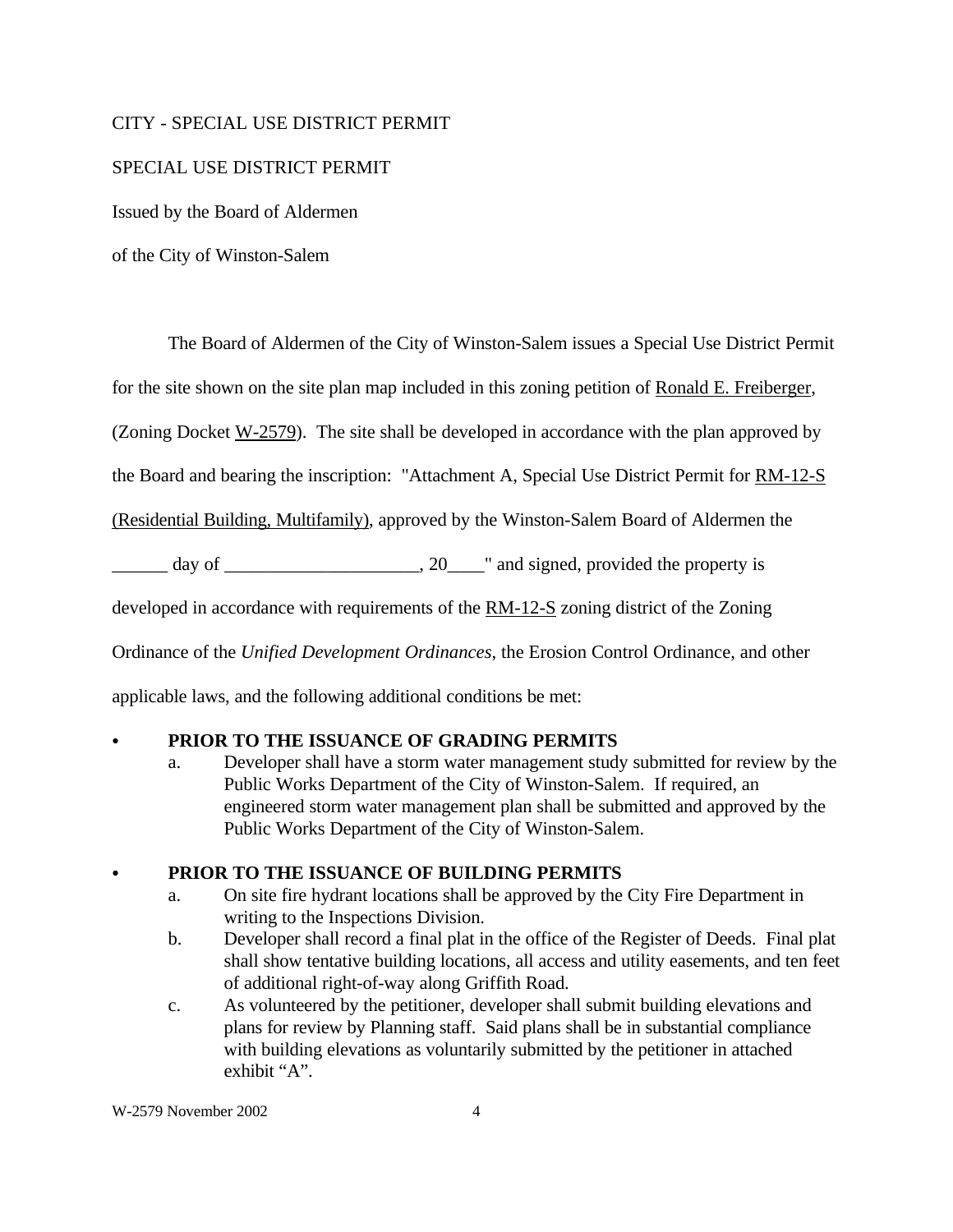### C **PRIOR TO THE ISSUANCE OF OCCUPANCY PERMITS**

- a. All required fire hydrants shall be installed in accordance with the City of Winston-Salem Fire Department.
- b. Developer shall install curb and gutter and turn lanes as required by NCDOT along the entire frontage of the property along Griffith Road to the specifications of the Public Works Department of the City of Winston-Salem.
- c. Developer shall install a sidewalk at the outside edge of the public right-of-way along the entire frontage of the property to the specifications of the Public Works Department of the City of Winston-Salem. Developer shall install all supplemental landscape plantings as shown on the approved site plan.
- d. All required storm water devices shall be installed.

### C **OTHER REQUIREMENTS**

- a. Signage shall be limited to one (1) monument sign with a maximum height of five (5) feet.
- b. All sanitation dumpsters to be enclosed on three sides by a wooden fence at least 8 feet in height.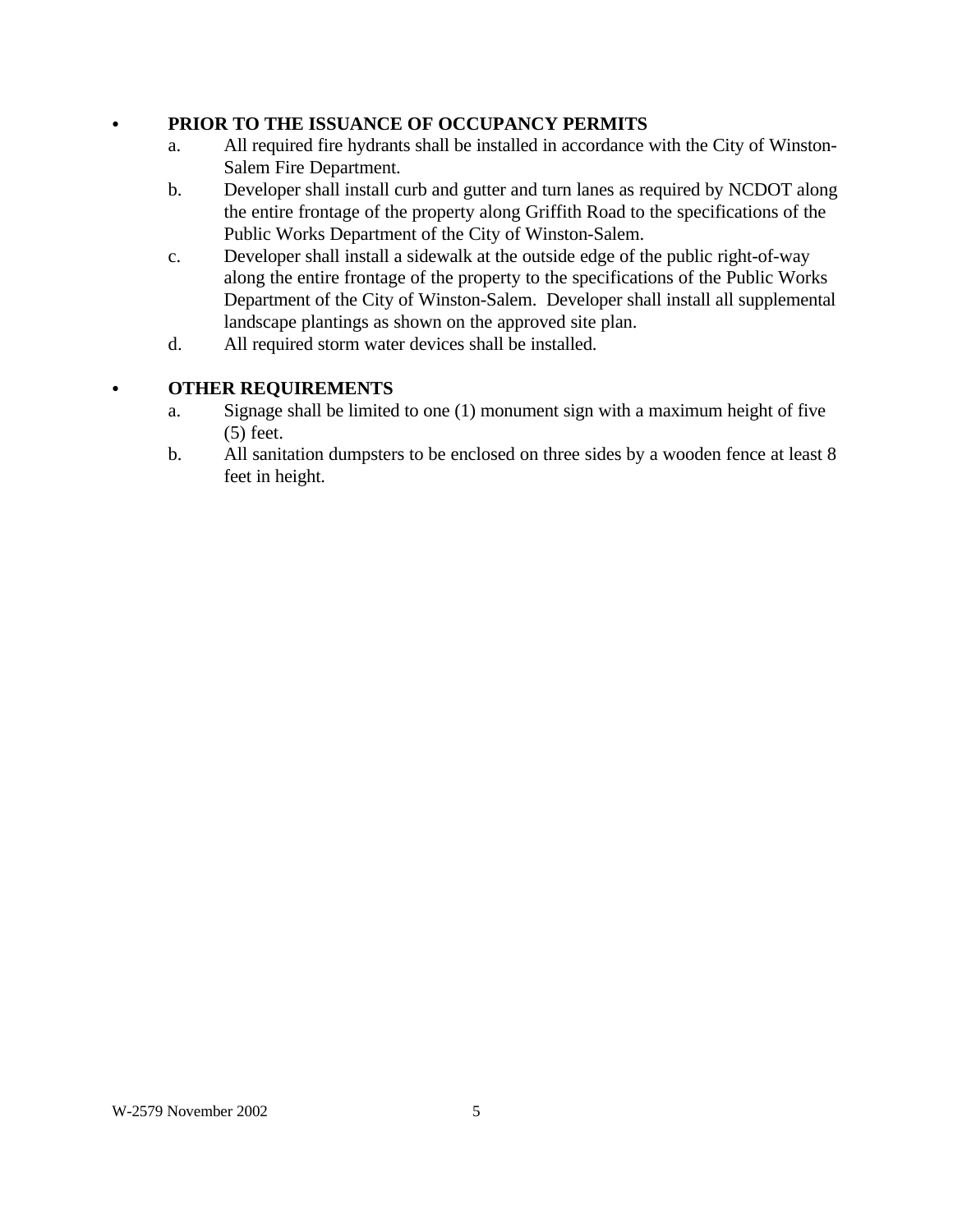#### **ZONING STAFF REPORT**

**DOCKET #** W-2579 **STAFF:** S. Chad Hall

Petitioner(s): Ronald Freiberger Ownership: Same

#### **REQUEST**

From: RS-9 Residential Single Family District; minimum lot size 9,000 sf To: RM-12-S Residential Multifamily District; maximum density 12 units/acre (Residential Building, Multifamily)

### **CONTINUANCE HISTORY**

The request was originally continued from the September 12, 2002 Planning Board meeting at the request of the petitioner to pursue an alternate design. Staff did not received anything additional from the petitioner for the October 10, 2002 Planning Board meeting. Consequently, staff recommended that this petition be further continued to the November 14, 2002 Planning Board Meeting. Staff still has not received any new plan for the subject property, per this writing. However, many discussions have been held with the site plan preparer in preparation of the new plan.

Both general and special use district zoning were discussed with the applicant(s) who decided to pursue the zoning as requested.

Acreage: 6.75 acres

### **LOCATION**

Street: East side of Griffith Road north of Emsley Street. Jurisdiction: City of Winston-Salem. Ward: South.

### **SITE PLAN**

Proposed Use: Residential Building, Multifamily. Square Footage: 19,600 sf per two-story building; 24,500 sf per three-story building; yielding 68,600 total sf. Building Height: Two and three story. Density: 8.3 dwelling units per acre (du/a). Parking: Required: 103; proposed: 107.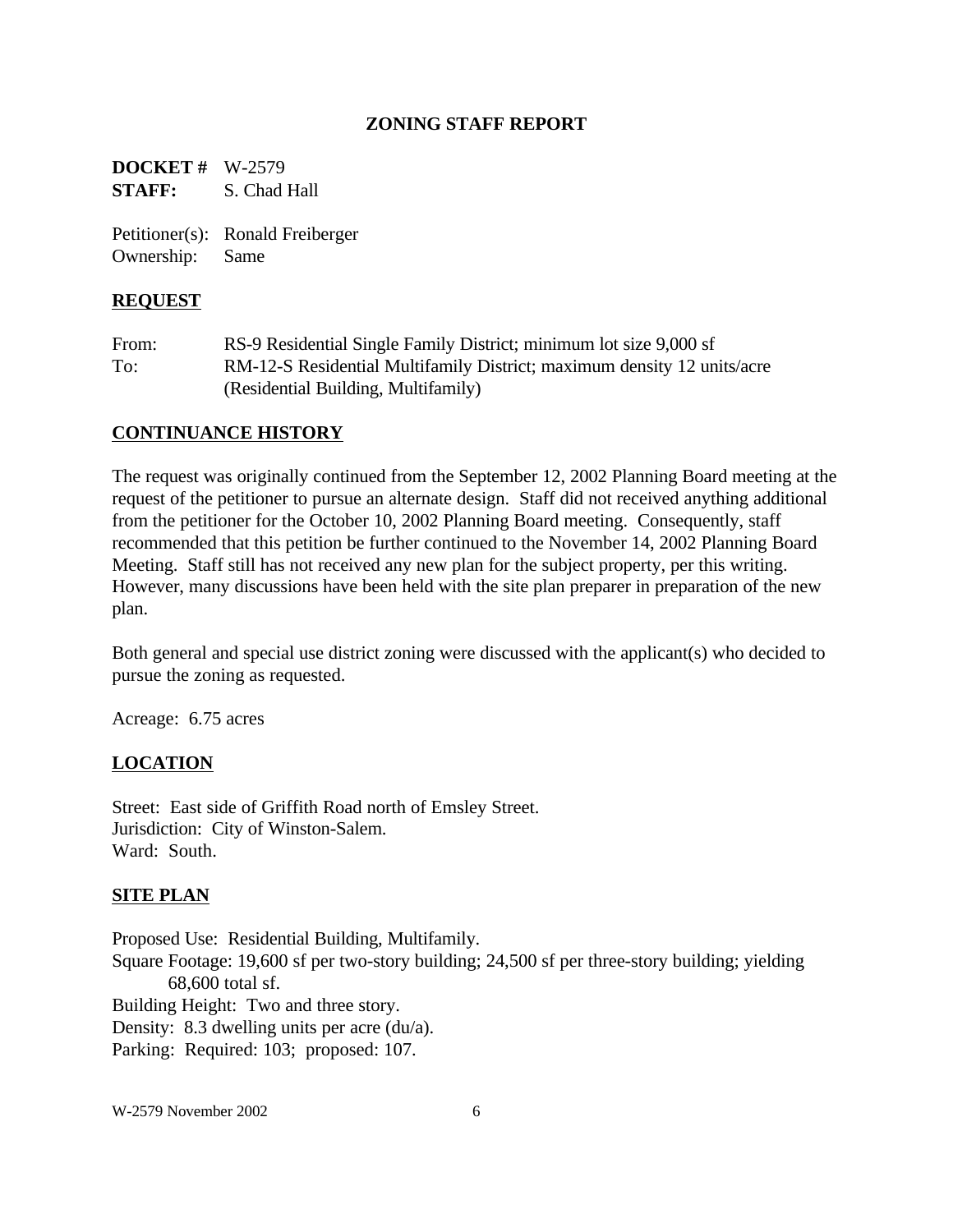Bufferyard Requirements: Type II adjacent to RS-9 zoning. Vehicular Use Landscaping Standards Requirements: UDO standards shall apply.

### **PROPERTY SITE/IMMEDIATE AREA**

Existing Structures on Site: One story residential dwelling. Adjacent Uses:

| II USES. |                                                   |
|----------|---------------------------------------------------|
| North -  | RS-9 single family homes and accessory buildings. |
| East -   | RM-12-S currently vacant.                         |
| South -  | RM-12-S Griffith Commons apartments.              |
| West -   | RS-9 single family homes.                         |
|          |                                                   |

# **GENERAL AREA**

Character/Maintenance: A mix of homes and accessory farm buildings with newly constructed multifamily buildings.

Development Pace: Very rapid.

# **PHYSICAL FEATURES/ENVIRONMENTAL REVIEW**

Impact on Existing Features: Loss of some vegetation near the lakes.

Topography: There is an approximate change in elevation on the subject property of 60' [from an approximate elevation of 816' in the northwest down to an approximate elevation of 756' in the east (water elevation of large pond)].

Vegetation/habitat: The rear 2/3 of the site is mostly vegetated, except for the ponds.

Wetlands: WS West Quad: The ponds are both classified as PUBHh wetlands (Palustrine, unconsolidated bottom, permanently flooded, dammed or impounded waters). Great care should be exercised to ensure that the wetlands are not disturbed during construction [including direct (filling, grading, draining, etc.) and indirect (siltation, contamination, etc.)] disturbances.

Watershed: Site is not within a water supply watershed.

Compliance with Federal/State requirements for wetland/stream protection: The site plan does not show any disturbance to the wetlands. As originally submitted, the plan does show possible filling and/or grading directly adjacent to the wetland area. Great care should be exercised to ensure the health and vitality of the wetlands. If any disturbance is proposed, state and federal permits must be secured.

# **TRANSPORTATION**

Direct Access to Site: Griffith Road. Street Classification: Minor thoroughfare.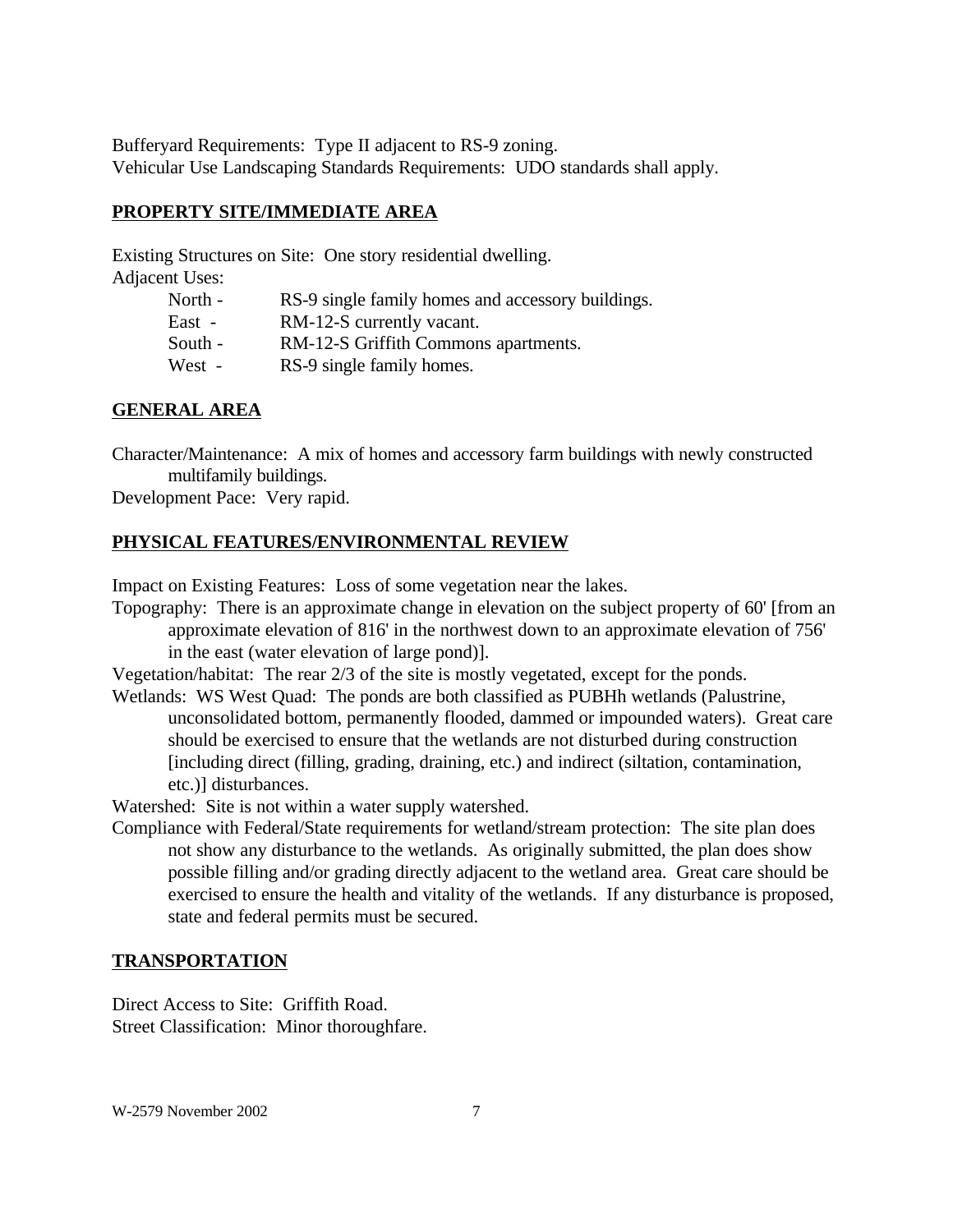Average Daily Traffic Count/Estimated Capacity at Level of Service D (Vehicles per Day): Griffith Road between Kimwell Drive Extension and Clemmonsville Road = 5,100/16,100 Trip Generation/Existing Zoning: RS-9 6.75 acres x 43,560/9,000 = 32 units x 9.57 (SFR Trip Rate) = 306 Trips per Day Trip Generation/Proposed Zoning: RM-12-S 56 units x 6.59 (Apt. Trip Rate) =  $369$  Trips per Day Planned Road Improvements: Burke Mill Road realignment, to the north. The tentative schedule is for the design to be completed by July 2003 and right-of-way acquisition and construction is be completed by July 2005. Sight Distance: Good. Interior Streets: Private. Connectivity of street network: No stubs to adjacent properties. Sidewalks: None. Transit: Route 43 along Burke Mill Road. Bike: None.

# **HISTORY**

Relevant Zoning Cases:

- 1. W-2571; RS-9 and GI to RM-5-S (Residential Building, Townhouse; Residential Building, Twin Home; and Residential Building, Duplex); pending Board of Aldermen action; west side of Griffith Road north of Everidge Road; 29.93 acres; Planning Board recommended approval; staff recommended denial.
- 2. W-2524; RS-9 to RM-8-S (Planned Residential Development); approved February 4, 2002; east side of Griffith Road and north side of Hampton Road; 34.89 acres; Planning Board recommended approval, staff recommended denial.
- 3. W-2381; RS-9 to RM-8-S (Residential Building, Multifamily); approved May 1, 2000; east side of Griffith Road south of Emsley Street; 39.34 acres; Planning Board and staff recommended approval.
- 4. W-2182; RS-9 and RM-8-S to RM-8-S (Life Care Community); approved October 6, 1997; southwest corner of Bethel Church Road and Burke Mill Road; and east side of Griffith Road, south of Burke Mill Road; 28.51 acres; Planning Board and staff recommended approval.
- 5. W-1249; R-6 to R-2-S (Residential Building, Multifamily TWO PHASE); approved September 3, 1985; east side of Griffith Road across from Emsley Drive; 13.03 acres; Planning Board and staff recommended approval.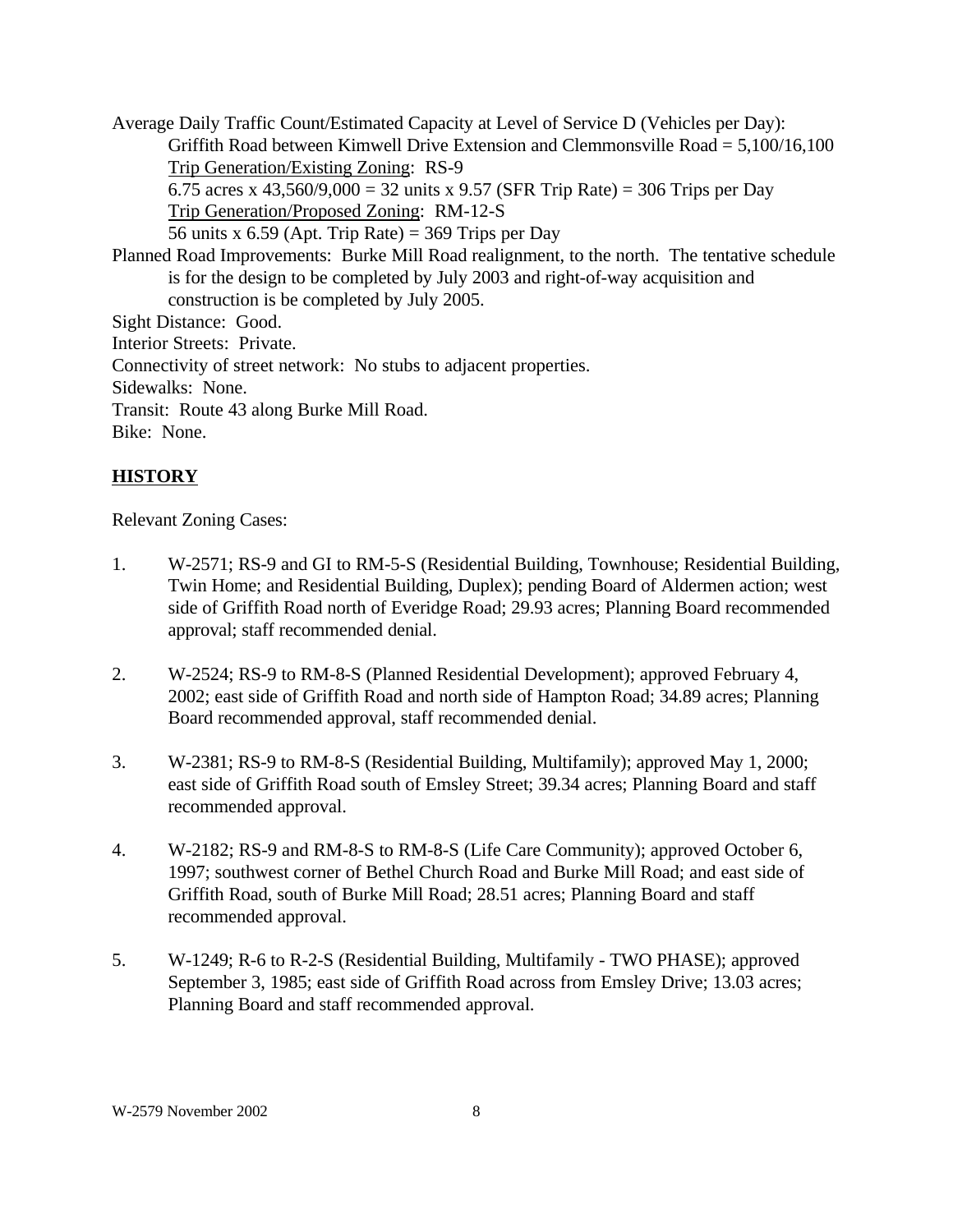# **CONFORMITY TO PLANS**

GMP Area (*Legacy*): Suburban Neighborhoods (GMA 3).

Relevant Comprehensive Plan Recommendation(s): *Legacy* calls for increased residential densities where appropriate, a mix of housing types within neighborhoods and street connections between neighborhoods.

Area Plan/Development Guide: *South Stratford Road Development Guide* - adopted in 1989. Relevant Development Guide Recommendation(s): The *South Stratford Road Development*

*Guide* recommends that the land use for the subject property (see Development Plan - Map 7 on page 17 of the guide), although already developed at the time the plan was written, should not change from low-density residential (see Existing Land Use on page 16 of the guide). As a result, the land use plan recommends that this area remain low density residential (0-5 DUA).

# **WINSTON-SALEM/FORSYTH COUNTY SCHOOLS**

Winston-Salem/Forsyth County Schools have estimated this project, when completed, will add a total of 32 students to the system, as indicated by the following chart.

| Project                 | Number<br>Units | <b>Schools</b>     | Projected<br><b>Students</b><br>from Project | 2001-2002<br>Enrolled<br>Students | 2001-2002<br>Projected<br>Students with<br>Accumulated<br>Totals since<br>4/24/01 | School<br>Capacity |
|-------------------------|-----------------|--------------------|----------------------------------------------|-----------------------------------|-----------------------------------------------------------------------------------|--------------------|
| <b>Griffith Gardens</b> | 56              | Ward ES            | 11                                           | 905                               | 920                                                                               | 795                |
| Multifamily             |                 | <b>Clemmons MS</b> | 6                                            | 1201                              | 1208                                                                              | 825                |
|                         |                 | Parkland HS        | 8                                            | 1384                              | 1394                                                                              | 874-1192           |

# **ANALYSIS**

The current request is to rezone 6.7 acres from RS-9 to RM-12-S (Residential Building, Multifamily). The site is located on the east side of Griffith Road opposite single family residential uses. To the south is Griffith Commons apartments, zoned RM-12-S. To the north remains single family homes and accessory farm buildings, zoned RS-9.

The site falls into an area experiencing a rapid transition. Griffith Commons, to the south, was recommended in the *South Stratford Road Development Guide* for moderate density (0-8 du/a); it was developed at 12 units per acre. The subject property is recommended for low density (0-5 DUA) residential. *Legacy* generally supports infill development at higher densities within the municipal services area. *Legacy* also states that infill should be compatible with the existing neighborhood and address the concerns of existing residents in the area.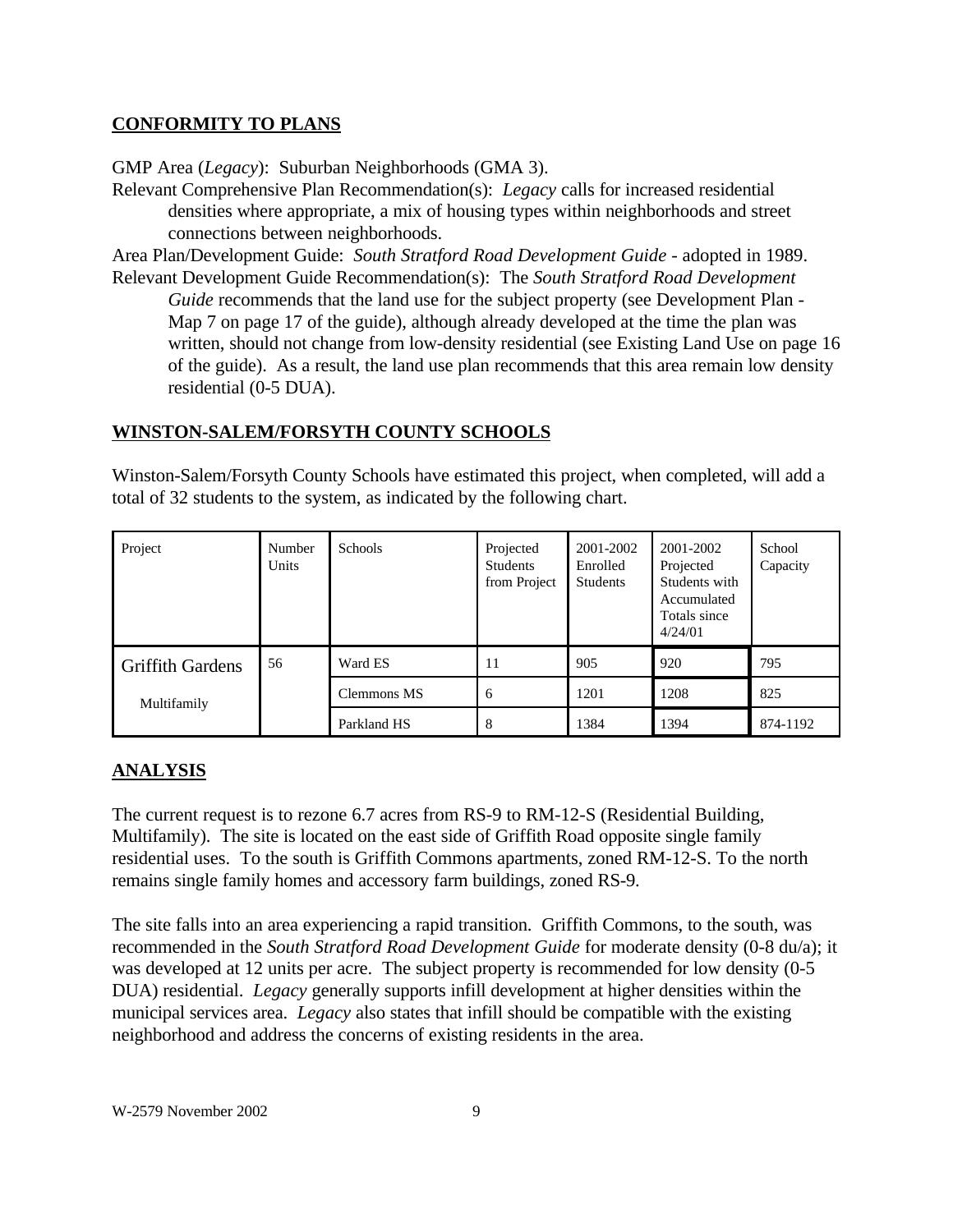The current site plan shows approximately half of the site to remain undeveloped. With that, the majority of the RM-12 density is occurring on significantly less land. While this concept is encouraged in order to provide protected open space, the scale and type of buildings is incompatible with the majority of existing residential in the area, although it is compatible with the adjacent Griffith Commons. Recent rezonings have included products, such as townhouses and twin homes, that are more in keeping with the scale of detached single family products.

Furthermore, the most recent rezonings have either been in keeping with suggested area plan recommendations or have been no more than three (3) du/a greater than those recommendations. The current request is 3.3 du/a greater.

Staff is concerned about the relationship and character of the proposed apartments in relationship to the established single family neighbors. On the basis of the current site plan and massing considerations, staff does not believe that these issues have been adequately addressed. Planning staff has expressed these concerns to the developer and is awaiting revised site plans to determine if the project could warrant a positive recommendation by staff. Until receiving revised plans, Planning staff does not support the request in its current status.

# **FINDINGS**

- 1. The site falls into an area experiencing a rapid transition.
- 2. The subject property is recommended for low density (0-5 du/a) residential.
- 3. The current request is 3.3 du/a greater than the recommended density.
- 4. *Legacy* states that infill should be compatible with the existing neighborhood and address the concerns of existing residents in the area.
- 5. Relationship, character, and massing of the proposed apartments in relationship to the established single family neighbors is not compatible.

# **STAFF RECOMMENDATION**

Zoning: **DENIAL**, unless a revised site plan is submitted which addresses staff's concerns. Site Plan: Staff certifies that **the site plan meets all code requirements**, and recommends the following conditions:

### PRIOR TO THE ISSUANCE OF GRADING PERMITS

a. Developer shall have a storm water management study submitted for review by the Public Works Department of the City of Winston-Salem. If required, an engineered storm water management plan shall be submitted and approved by the Public Works Department of the City of Winston-Salem.

W-2579 November 2002 10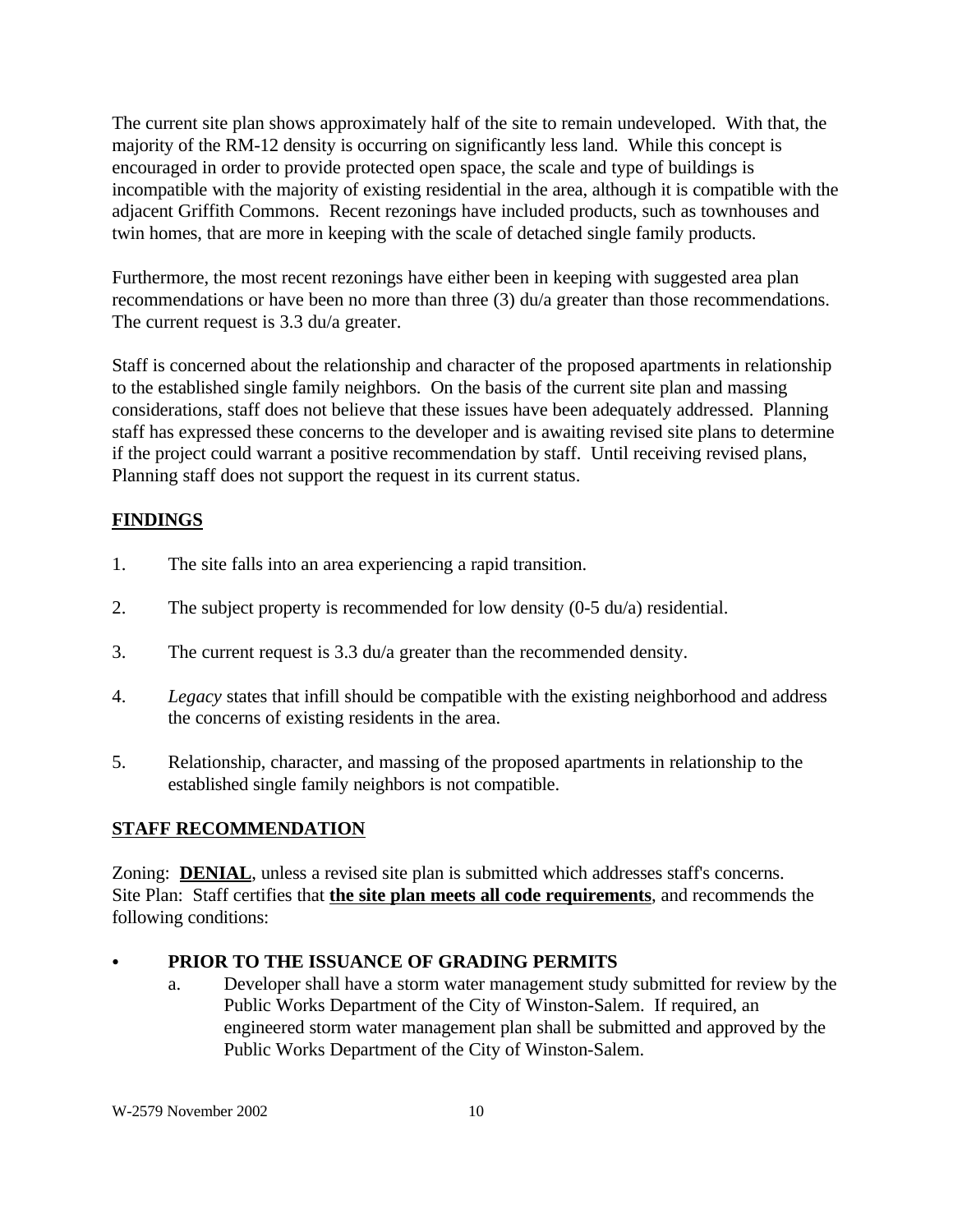### C **PRIOR TO THE ISSUANCE OF BUILDING PERMITS**

- a. On site fire hydrant locations shall be approved by the City Fire Department in writing to the Inspections Division.
- b. Developer shall record a final plat in the office of the Register of Deeds. Final plat shall show tentative building locations, all access and utility easements, and 10' of additional right-of-way along Griffith Road.

# PRIOR TO THE ISSUANCE OF OCCUPANCY PERMITS

- a. All required fire hydrants shall be installed in accordance with the City of Winston-Salem Fire Department.
- b. Developer shall install curb and gutter and turn lanes as required by NCDOT along the entire frontage of the property along Griffith Road to the specifications of the Public Works Department of the City of Winston-Salem.
- c. Developer shall install a sidewalk at the outside edge of the public right-of-way along the entire frontage of the property to the specifications of the Public Works Department of the City of Winston-Salem. Developer shall install all supplemental landscape plantings as shown on the approved site plan.
- d. All required storm water devices shall be installed.

### **• OTHER REQUIREMENTS**

- a. Signage shall be limited to one (1) monument sign with a maximum height of five (5) feet.
- b. All sanitation dumpsters to be enclosed on three sides by a wooden fence at least 8 feet in height.

# **PUBLIC HEARING** - September 12, 2002

FOR: None

AGAINST: None

### **WORK SESSION**

MOTION: Dara Folan moved continuance of the zoning map amendment and site plan to October 10, 2002. SECOND: Philip Doyle VOTE: FOR: Avant, Bost, Clark, Doyle, Folan, King, Norwood, Powell AGAINST: None EXCUSED: None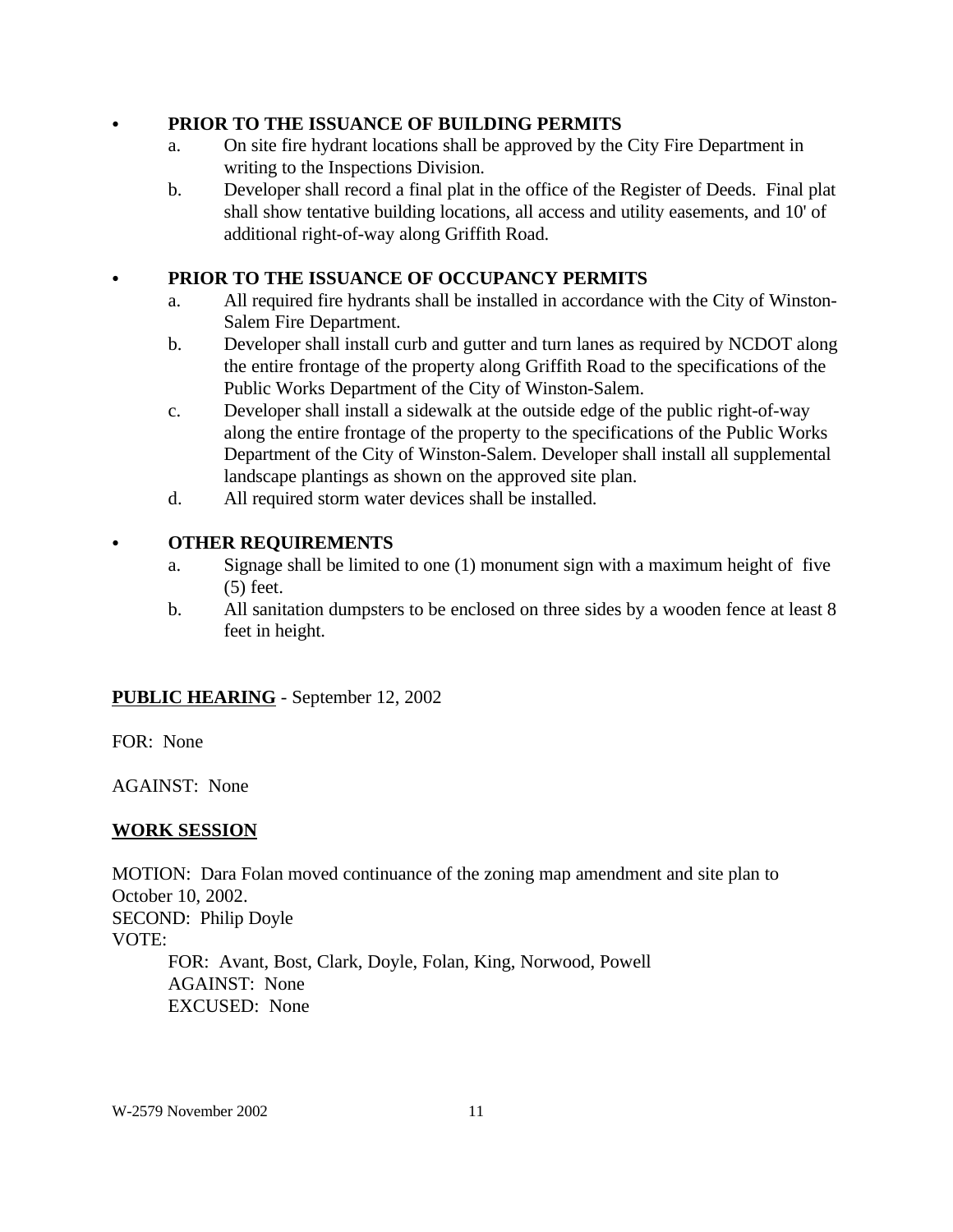# **PUBLIC HEARING** - October 10, 2002

FOR: None

AGAINST: None

#### **WORK SESSION**

MOTION: Dara Folan moved continuance of the zoning map amendment and site plan to November 14, 2002. SECOND: Philip Doyle VOTE: FOR: Avant, Bost, Clark, Doyle, Folan, King, Norwood AGAINST: None EXCUSED: None

**PUBLIC HEARING** - November 14, 2002

Chad Hall presented the staff report.

FOR:

Lucious B. Oliver, , 4265 Brownsboro Road, Suite 102, Winston-Salem, NC 27105 After we found out that the density was an issue, we have tried to work with staff and the developers to come up with a unique design. The units facing the lake would have a three-story effect while the sides facing the front would have a two-story effect. We have made at least four revisions. We're willing to keep making changes as much as we can to keep it feasible.

#### AGAINST:

Barnes Daniels, 2728 Winslow Lane, Winston-Salem, NC 27103 Reviewed the rezonings on Griffith Road. I'm concerned about traffic. I request that you deny this petition.

#### **WORK SESSION**

During discussion by the Planning Board, the following points were made:

1. Staff's concern now is the size of the buildings and what precedent this may set for the property to the north.

W-2579 November 2002 12